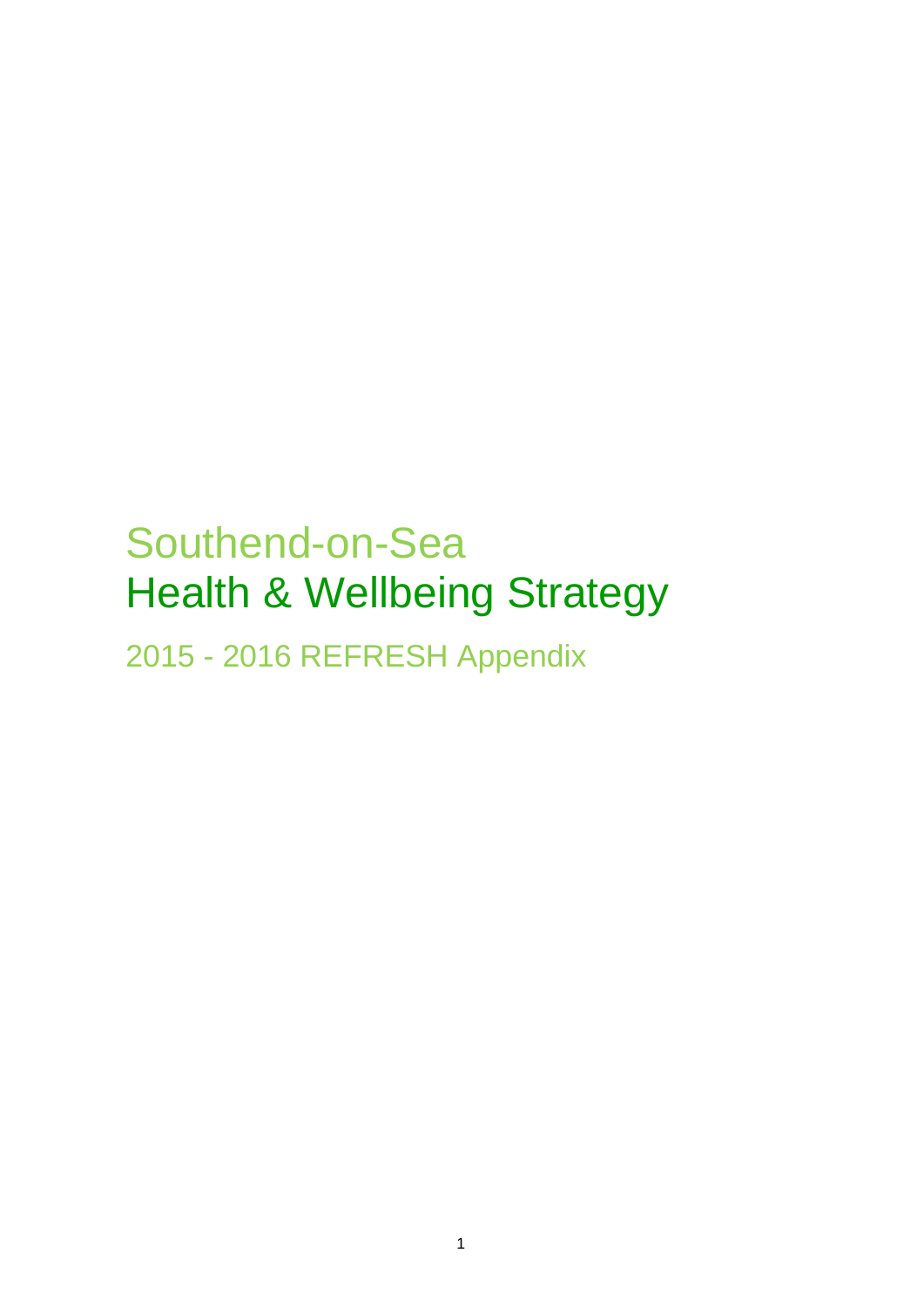# **Contents**

- 1. Reviewing our progress 2013-15
- 2. Our ongoing challenges
- 3. Our refreshed priorities 2015-16 and beyond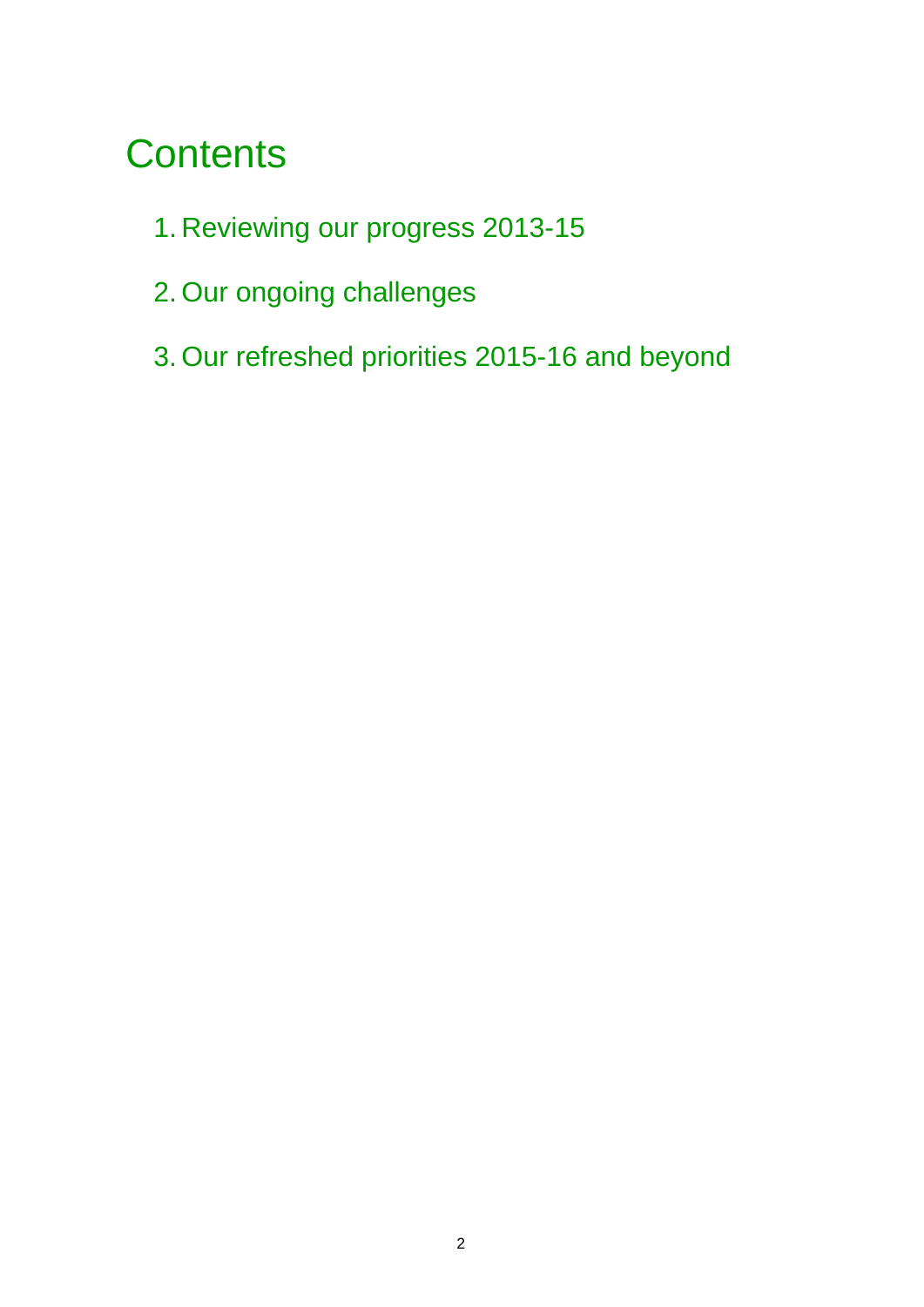# 1. Reviewing our progress 2013-15

It has been two years since the launch of Southend's first Health and Wellbeing Strategy. Since then, the Health and Wellbeing Board has overseen key progress and initiatives which continue to strengthen joint working to deliver higher quality and more joined up care for the residents of Southend.

Partners continue to work closely together to effectively address ongoing challenges in the face of increasing financial pressures.

As well as organisational responsibility, it is clear that we each have personal responsibility for our own health and wellbeing, and this is reflected in the refreshed goals of the Health and Wellbeing Strategy for 2015-16.

#### **Key achievements over the past two years have been;**

- Southend selected as a national "Health and Social Care Integration Pioneer", 1 of only 14 across the country appointed to develop stronger joint working for more effective care and better patient experience.
- Further development of the Single Point of Referral (SPOR) which is creating a smoother experience for patients and their families with health and care needs.
- £40m Big Lottery funding awarded to Southend to invest over the next 10 years in better outcomes for children in the early years of their life.
- Fully approved "Better Care Fund" (BCF) plan which strengthens joined up working between key health and care partners.

| Southend HWB Timeline                                                                                                  |               |                                                                                                                                   |
|------------------------------------------------------------------------------------------------------------------------|---------------|-----------------------------------------------------------------------------------------------------------------------------------|
| <b>Shadow HWB Board commences</b>                                                                                      | Apr-12        |                                                                                                                                   |
|                                                                                                                        | <b>Nov-12</b> | C2 Connecting Communities initiative - CCG<br>bid successful                                                                      |
| HWB Board & HWB Strategy<br>2013-15 goes live                                                                          | Apr-13        | Southend Hospital and SEPT invited to<br>become co-opted members of Southend HWB                                                  |
| 1st meeting of HWB Board since going live                                                                              | <b>Jun-13</b> | "Better Health, Better Life" - Joint public<br>engagement event at Victoria shopping centre                                       |
| HWB Working groups established; Joint<br>Executive Group (JEG) & Communications<br>and Engagement Working Group (CEWG) | $Oct-13$      | Southend appointed as 1 of 14 National<br>"Health and Social Care Integration Pioneers"                                           |
| Southend health and care system leaders'<br>"Strategic Alliance" formed                                                | $Jan-14$      | LGA Peer Review, Headlines: Drive forward<br>service integration, joint commissioning, take<br>stock of primary care              |
| Change of Chair / Membership                                                                                           | <b>Jun-14</b> | £40m Big Lottery funding awarded to<br>Southend to invest in improved outcomes for<br>young children across the Borough           |
| Southend Association of Voluntary<br>Services (SAVS) invited to become co-<br>opted member of Southend HWB Board       |               | Southend Health System Strategic Plan 2014-<br>19 led by Southend CCG is launched following<br>development across the partnership |
|                                                                                                                        | $Oct-14$      | Southend Better Care Fund (BCF) "Approved<br>with support"                                                                        |
| HWB Board strategic development session                                                                                | <b>Nov-14</b> |                                                                                                                                   |

## **Southend HWB Timeline**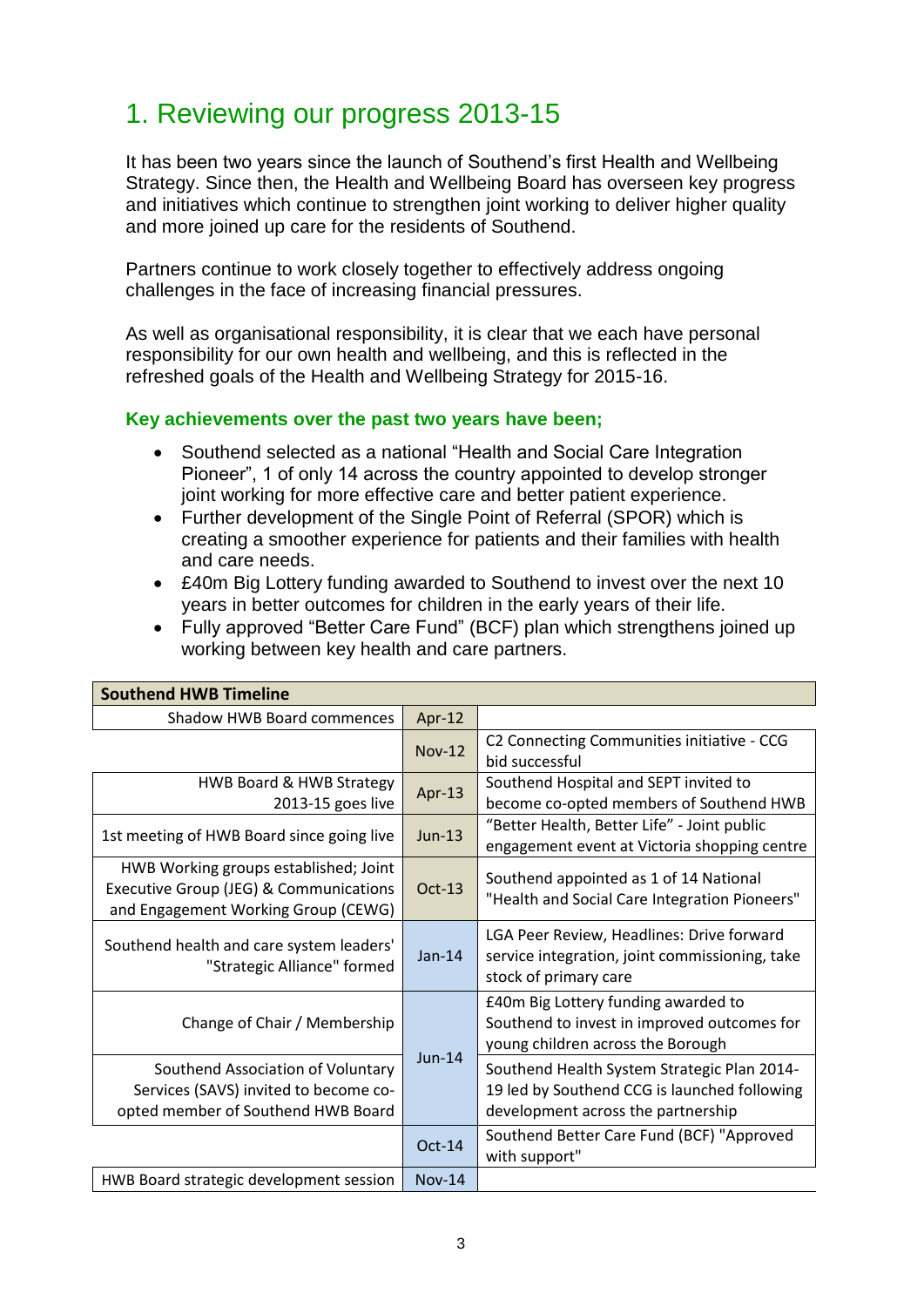| Provision is made to enable members of<br>the public to submit questions at<br><b>HWB Board meetings</b> | $Dec-14$  | Southend HWB Board sign up to the principles<br>of the Essex wide Mental Health Crisis Care<br>Concordat (MHCCC) |
|----------------------------------------------------------------------------------------------------------|-----------|------------------------------------------------------------------------------------------------------------------|
| Chair of Southend CCG appointed as<br><b>HWB Board Vice Chair</b>                                        |           | Governance arrangements for Southend<br>A Better Start programme approved by<br>Southend HWB Board               |
| Southend Better Care Fund (BCF)<br>"Fully approved"                                                      | $Jan-15$  |                                                                                                                  |
|                                                                                                          | Apr- $15$ | Refreshed HWB Strategy 2015-16 launches                                                                          |

#### **LGA Peer Review**

In January 2014, Southend Health and Wellbeing Board voluntarily participated in a "Peer Review" with the Local Government Association (LGA).

Key feedback recommended driving forward more service integration and being clear about future arrangements for joint commissioning. Positive progress continues to be made in these areas, particularly through the focused Health and Social Care Integration Pioneer programme.

# 2. Our ongoing challenges

The Health and Wellbeing Board and associated sub groups have continued to examine ongoing challenges whilst reviewing progress of the Strategy and related work in order to identify a number of key priorities going forward;

- Financial pressures ongoing strained health & care economy
- Whole system transformation integration of services (ensuring sustainability and quality)
- Prevention (promoting healthy lifestyles)
- Quality of care and Personalisation (putting people first)
- Community & system capacity & resilience (a robust range of appropriate services)
- Personal and shared responsibility for health and wellbeing
- Effective implementation of the Care Act

#### **Wider messages**

Ongoing feedback from stakeholders and service users helps to inform what's important to local people.

#### Recurring themes and messages have been;

- Shared responsibility for culture change;
	- o Personal responsibility and accountability for our own health and to use services appropriately
	- o Access to appropriate services reducing reliance on A&E
	- o Wider role of community empowering, mobilising, connecting and resourcing our communities to help and support each other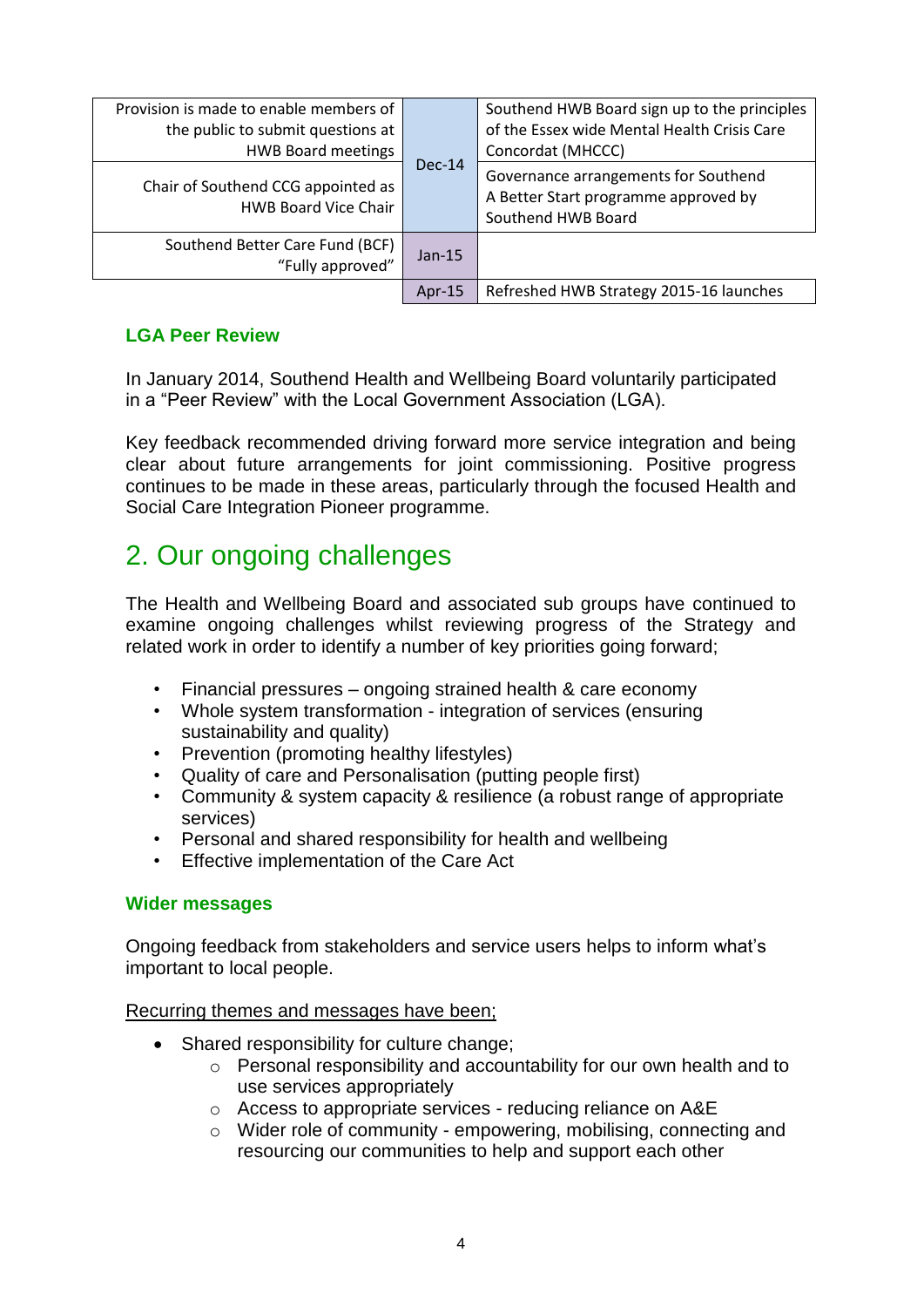- Prevention; stimulating healthier, more active lifestyles reducing costly and preventable ill health
- Choice and control in care being well informed to make good choices
- Joined up services that make patients' journeys smoother
- Addressing poverty in view of its negative impact on health and wellbeing

#### **Data intelligence**

Consideration of current data intelligence, system wide strategic plans, ongoing system pressures and feedback from stakeholders and service users has identified that the nine ambitions and associated outcomes in the current strategy remain relevant for 2015-16.

The 2014 Health Profile for Southend shows that lifestyle behaviours such as smoking, physical inactivity, unhealthy diet and excess alcohol are key risk factors for the main causes of death. Additionally, smoking is a common factor for circulatory disease, respiratory disease and various cancers – particularly lung cancer.

A refreshed Joint Strategic Needs Assessment (JSNA) for Southend-on-Sea is currently in development and is expected to be completed by Spring 2015. This foundational tool will help to accurately inform longer term priorities from 2016.

# 3. Our refreshed priorities 2015-16 and beyond

It's become clear that the focus of the Health and Wellbeing Board can be categorised on two strategic levels;

Core business: These are the outcomes that are being delivered through the nine ambitions of the current Health and Wellbeing Strategy.

Added value: This looks at the "above and beyond" and how the Health and Wellbeing Board can add further value to what's already being delivered through the Strategy.

In line with ongoing challenges, data intelligence and wider feedback, Southend Health and Wellbeing Board will closely focus on achieving three new "broad impact" goals for 2015-2016. These will compliment the existing nine ambitions within the Health and Wellbeing Strategy which remain relevant (see Fig.1)

#### Broad impact Goals for 2015-16;

- a) Increased Physical Activity (prevention)
- b) Increased Aspiration and Opportunity (addressing inequality)
- c) Increased Personal Responsibility and Participation (sustainability)

#### **2016 and beyond**

The results of the pending Joint Strategic Needs Assessment (JSNA) and further engagement with stakeholders and service users will then inform longer term priorities beyond 2016.